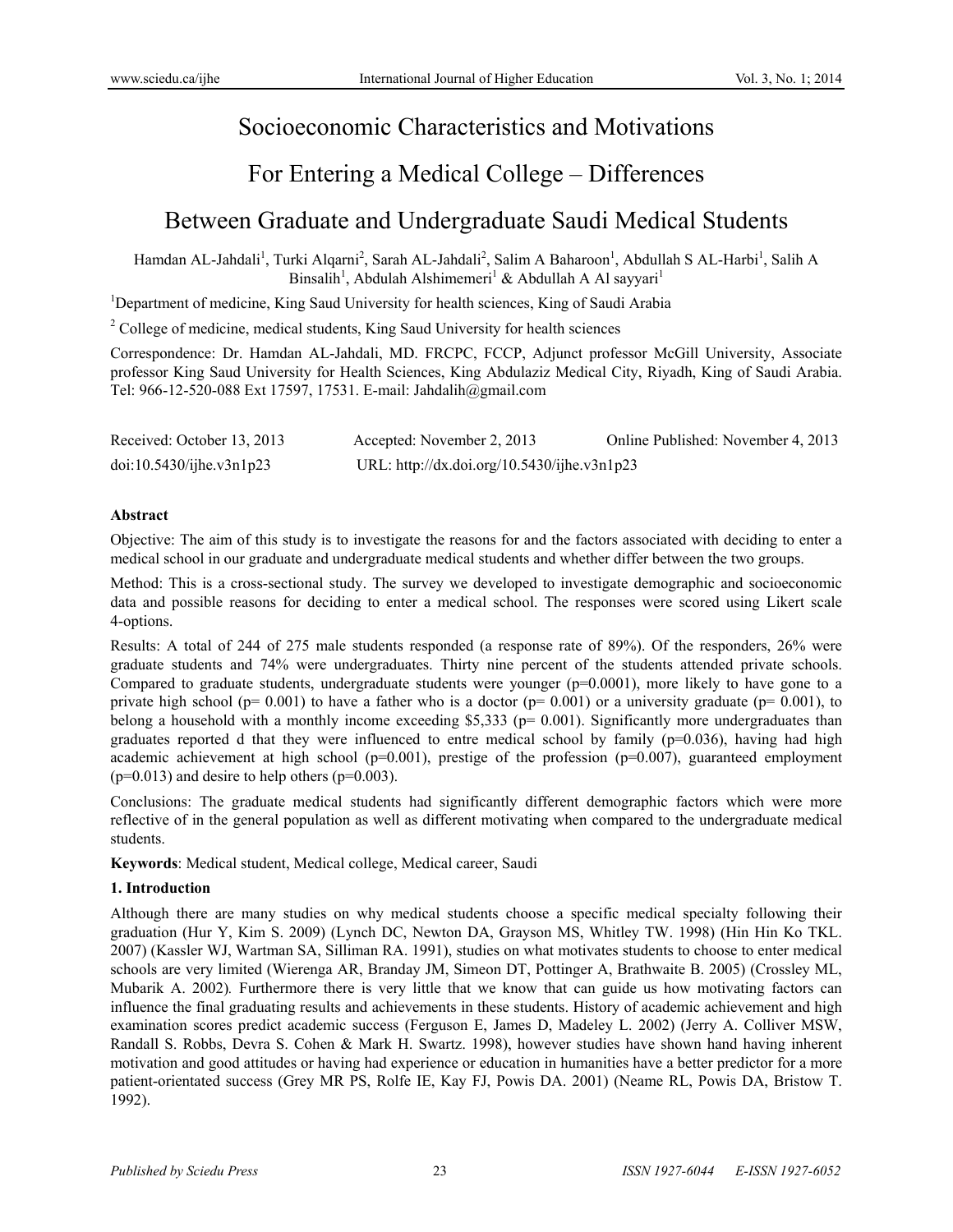Generally speaking, the reasons for entering medicine could be summarized into 5 main categories: being good at science subjects, wanting a good interesting career, always having wanted to be a doctor, influenced by friends and relations, and wanting to help or work with people (Wierenga AR, Branday JM, Simeon DT, Pottinger A, Brathwaite B. 2005) (Crossley ML, Mubarik A. 2002)*.*

Reports from different parts of the world consistently show demographic and socioeconomic bias influencing desire for or actual acceptance to medical schools. Such demographics include less admission of ethnic minorities, higher socioeconomic status of admittees (Greenhalgh T, Seyan K, Boynton P. 2004) (McManus IC. 2004) and high prevalence of admittees from medical families (McManus IC. 1997) (Billings K. 2004) (Lentz BF LD. 1988). These demographic biases have led some to express concern that this bias might lead to a lopsided motivations and interests driving the choice of in medicine as a career (Gough HG, Hall WB. 1977).

Socioeconomic and demographic factors can also influence who would choose to or gains admission to a medical school. Such demographics include the increased admissions of female students, less admission of ethnic minorities, higher socioeconomic status of admittees (Greenhalgh T, Seyan K, Boynton P. 2004) (McManus IC. 2004) and high prevalence of admittees from medical families (McManus IC. 1997).

Cultural and social perception of a profession can also impact on the motivation to take it up. For example, in one study from Tanzania, 88% of the high school students surveyed considers the good social image of a profession as being their most important motivator in their carrier choice(Mugonzibwa EA, Kikwilu EN, Rugarabamu PN, Ntabaye MK. 2000). In a retrospective study in New England medical schools graduating medical students surveyed that the opportunity to do research, doing procedure, high income, a favorable life style were strongest predictors of their choice among 12 factors the investigators proposed (Hin Hin Ko TKL. 2007).

For many students good "financial rewards" is a driver for wanting to enter a medical school. In a survey by Kaplan in 2008, money was found to be the primary motivator in 41% opting for medical studies. A much higher percentage of pre-law students (71%) chose money as their primary motivator. On the other hand 89% mentioned that a desire to help others, a genuine interest in the sciences, or personal exposure to medicine as the impetus for their decision (O'Brien CDaM. 2008).

Dropout rates among medical students have been variously estimated to be between 7% to 14.1% (13, 19, 20). Since medical career is very expensive, and demanding, it would be logical to investigate if the causes of dropouts include specific motivations for medical school entry in order to reduce dropout rates. . One other possible explanation is that the dropout phenomenon cause lies in the poor selection of college entrants. In a study on large number of UK students, it was found that the drop out in the first year was 3.8% and concluded that males are more likely to drop out than females and that it is influenced by the subjects studied and by the scores achieved at A-level. Neither the social class nor the type of high school had any significant impact on dropout rates (Arulampalam W, Naylor R, Smith J. 2004). On the other hand, in another study, it was reported that higher academic results by applicants to medical school were achieved by students with higher socioeconomic backgrounds and those who attended independent schools or grant-maintained schools (Powis D, James D, Ferguson E. 2007).

When comparing personality traits and a psychological makeup of graduate and undergraduate applicants to medical school, one study showed that the former were significantly more conscientious, confident, self-controlled, and less anxious than the latter. However, the graduate entrants were significantly less empathetic and conscientious than the school leavers (James D, Ferguson E, Powis D, Bore M, Munro D, Symonds I, et al. 2009).

To the best of our knowledge, no study exists that compares the motivation of undergraduate and postgraduate medical students for entering a medical school to study medicine. Our university is the first university in the Middle East to accept medical student straight from high school as well students with bachelor degree in paramedical science subjects.

We hypothesize that undergraduates who have no previous experience about healthcare as carrier may be influence by many socioeconomic factors compared to graduate student who have some experience during their postgraduate studies.

The aim of this study, is to investigate the reasons for and the factors associated with deciding to enter a medical school in our graduate and undergraduate medical students and whether these reasons and factors differ between the two groups. We further investigate if differences in socioeconomic factors exist between the two groups and if these factors impact of on these reasons for entering medical school. We do appreciate, however, that such reasons, if found, are likely to be culture specific and my well vary widely based on different cultures and societies.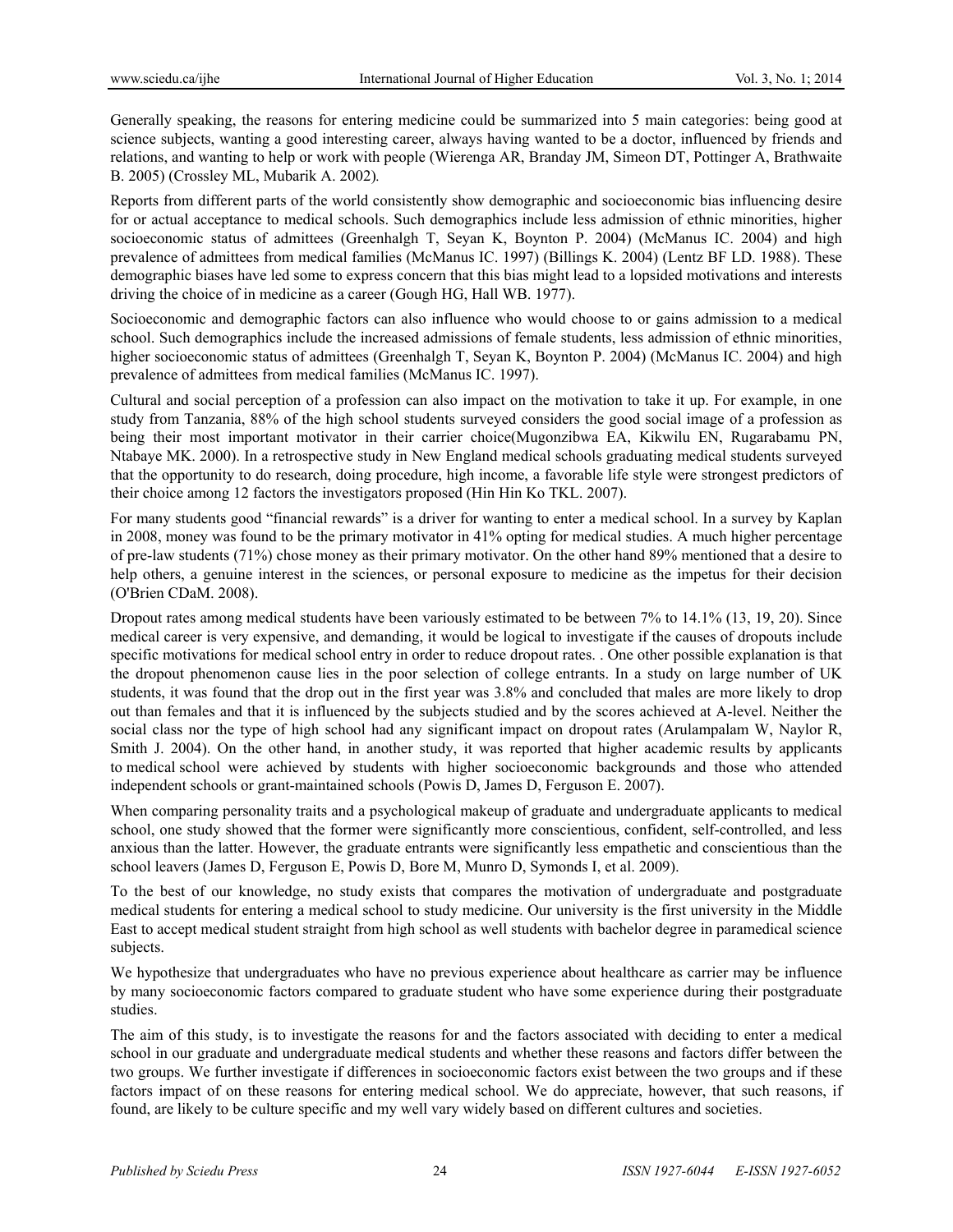### **2. Methodology**

This is a survey-based cross-sectional study. The survey we developed by us and based on extensive personal experience on medical education as well as on world literature review on the motivations for selecting to enter a medical school. The survey was made up of three parts. The first part consisted of questions on demographic and socioeconomic data. The second part consisted of 15 questions on possible reasons and influences for deciding to enter a medical school and the third part of two questions enquiring on whether the student had second thoughts about his decisions to enter a medical school. The questions were selected based on previous published studies and others socioeconomic factors that we believe may influence the decisions of graduate schools compared to undergraduate. The survey was initially tested in a pilot group of 30 students for clarity and lack of ambiguity. The amended questionnaire was then distributed to all 244 medical students at our University between June and July 2011. The questionnaires were in English and were distributed by two medical students (co-investigators). Medical student were asked to answer all the questions but leaveing the data collection form anonymous .

The reason that only male students were included was because; although students of both genders are accepted for the undergraduate "track" only male students are admitted to the graduate "track"

The number of options allowed in a Likert scale does make a difference to the results outcome (Chomeya R. 2010). The responses were scored using 4-options Likert scale: strongly disagree, disagree, agree and strongly agree. We chose to use the 4-option rather than the 5-option Likert scale in order to extract specific responses from our respondents who otherwise would have a tendency to choose the "neutral" option to relive them from thinking of the appropriate response for them. The 4-point Likert scale is being used increasingly recently in social research specially (Yannakakis GN, &John Hallam. 2011), Privacy, confidentiality and volunteerism was assured and the IRB approval was sought and obtained (RC-10-061)

Descriptive and standard inferential statistics were generated. Quantitative data was analyzed as numbers and percentages. The Chi-square test and Odds ratio were used for the analysis of differences. Comparison of parametric means were calculated using independent samples t-test.  $P \pm 0.05$  was considered significant)

### **3. Results**

All participants were from the College of Medicine at King Saud University for Health Sciences, all were Saudi students. A total of 244 male students responded (a response rate of (89%). Of the responders, 26% were graduate students and 74% were undergraduate students (this ratio reflects the existing graduate to undergraduate student ratio). The mean age was  $21.5\pm3.2$  years ( $20.0\pm1.7$ ) for the undergraduate group and  $26\pm2.3$  years for the graduate group (p= 0.0001). Sixty-one percent of the students attended government high schools and 39% attended private schools. The father was a medical doctor in 15.2 % of the students and 58.2% of the student came from family with a monthly income of more than  $> 20,000$ SR (\$5,333).

When comparing the graduates to the undergraduates, we found that the latter are younger (p=0.0001), almost 13-times more likely to have a father who is a doctor (p=0.001), 1.8 times more likely to have a father who was a university graduate  $(p=0.001)$ , twice likely to have a household monthly income of more than \$5,333 and 2.6 times likely to have attended a private high school (table 1).

|                                                             | All             | Undergraduate<br>$(n=174)$ | Graduate<br>$(n=63)$ | P- value |
|-------------------------------------------------------------|-----------------|----------------------------|----------------------|----------|
| Age (years $\pm$ SD)                                        | $21.48 \pm 3.2$ | $20.0 \pm 1$ .             | $26\pm2.3$           | 0.0001   |
| Father is a doctor $(\%)$                                   | 15.2            | 20.4                       | 1.60                 | 0.001    |
| Father is University or higher education graduate<br>$(\%)$ | 73.8            | 86.3                       | 47.5                 | 0.0001   |
| Household Income $> $5,333$ (%)                             | 58.2            | 70.5                       | 34.5                 | 0.001    |
| Attended private high school $(\%)$                         | 38.9            | 43.8                       | 16.9                 | 0.001    |

Table 1. Demographic characteristics

The motivating influences to pursue a medical carrier that scored more than 60 % were the student's interest in science (93.8%), desire to help others (93.7%), financial rewards (89%), guaranteed employment (84.9%), prestige of the profession (84.6%) and having good high school score (64%) **(table 2)**. Less reported influences were attributed to media reports (35 %,) friends (33.9%), acquiring easy access to medical care (32. %) and member of the family being in the medical profession (40.1%).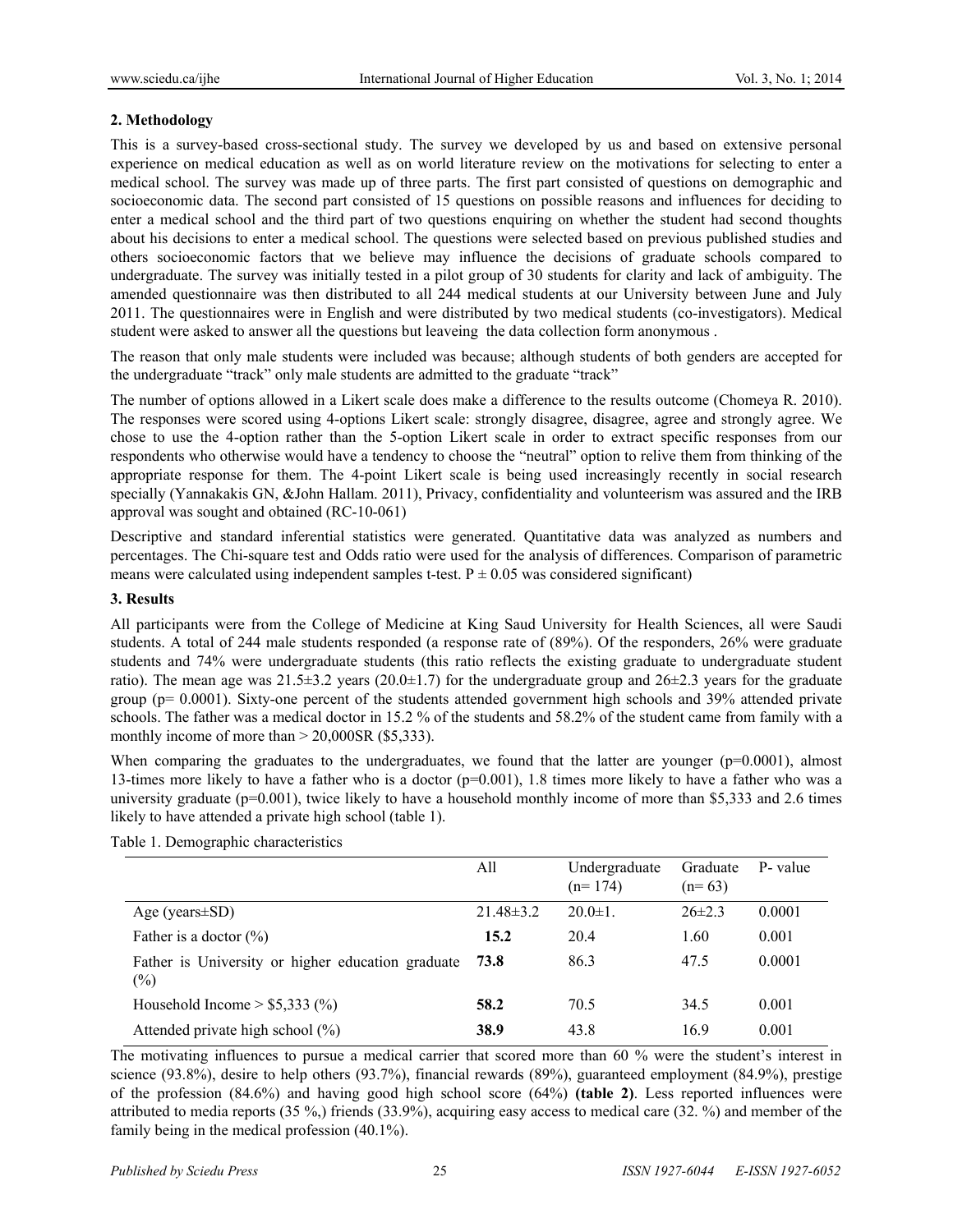|  | Table 2. Factors influencing medical student decision to choose medicine |  |  |  |
|--|--------------------------------------------------------------------------|--|--|--|
|  |                                                                          |  |  |  |

| My decision was influenced primarily by               | Agree $(\% )$ |                           |                      | $p$ –value |
|-------------------------------------------------------|---------------|---------------------------|----------------------|------------|
|                                                       | All           | Undergraduate<br>students | Graduate<br>students |            |
| My family                                             | 47.8          | 53.1                      | 34.8                 | 0.036      |
| Media reports                                         | 35.0          | 34.9                      | 35.4                 | 0.947      |
| My Friends                                            | 33.9          | 33.6                      | 34.6                 | 0.899      |
| My interest in science                                | 93.8          | 92.9                      | 96.1                 | 0.522      |
| Being one of the top 10 in my class at high school    | 64            | 70.6                      | 42.9                 | 0.001      |
| Prestige of the Medical profession                    | 84.6          | 89                        | 73.1                 | 0.007      |
| Financial rewards                                     | 89            | 91.5                      | 81.6                 | 0.056      |
| Guaranteed Employment                                 | 84.9          | 88.4                      | 73.3                 | 0.013      |
| Easy Access to medical Care                           | 32.9          | 37.4                      | 21.7                 | 0.056      |
| Member of family is in medical profession             | 40.1          | 44.1                      | 29.6                 | 0.136      |
| Desire to help others                                 | 93.7          | 96.7                      | 85.4                 | 0.003      |
| I am satisfied with my choice of medicine as a career | 89.1          | 86.9                      | 95.8                 | 0.085      |
| If I have another chance I will choose another career | 25.6          | 24.2                      | 29.2                 | 0.503      |

Significant differences in some of the influencing/motivating factors for entry into medical school were observed when comparing the graduate and undergraduate group. Significantly more undergraduates than graduates reported influences by family ( $p=0.036$ ), having had high academic achievement at high school ( $p=0.001$ ), prestige of the profession ( $p=0.007$ ), guaranteed employment ( $p=0.013$ ) and desire to help others ( $p=0.003$ ). In all the other influencing factors tested we found no significant differences between the two groups (Table 2).

In our study 70.5% of the undergraduate students and 34.5% of the graduate students came from households with annual income of > \$60.000(the average annual income for a Saudi household in general is \$16000)

#### **4. Discussion**

There are very limited studies especially from our region to examine the factors influencing the student's decision to join medical college. We have indentified few factors that may be specific to our culture that may not be generalizable. Other major limitation of this study is that it did not include female students as the number of female students was small in our college and also as there are no female postgraduate students to allow for proper comparison. "Prestige of the medical profession" was reported as a factor in 84.6% of our respondents. In a study from Tanzania, 88% of the high school students surveyed considered the good social image of a profession as being their most important motivator in their carrier choice (Mugonzibwa EA, Kikwilu EN, Rugarabamu PN, Ntabaye MK. 2000), "Desire to help others" is a consistently quoted motivating factor (O'Brien CDaM. 2008). This was also the case in our groups (93.7%).

In our survey we found that 43.8% of the undergraduate group attended a fee-paying private high school as opposed to a free government school. This compares to only 13.4 present of students among the general population. Interestingly this general population rate is similar to that we found in our graduate group which was 16.9%.

In a Canadian study, 39.0% of fathers of the medical students had university degrees as compared with 6.6% of the Canadian population aged 45 to 64, (Dhalla IA, Kwong JC, Streiner DL, Baddour RE, Waddell AE, Johnson IL. 2002). In a study from New Zealand, 63.2% had a university-educated parent (Heath C, Stoddart C, Green H. 2002). In a study from Denmark 40% had a parent who had a higher education (Pedersen LT, Bak NH, Petersson BH. 2010). This compares to 73. 8% in our study with significant differences seen between the undergraduate (86.3%) and graduate students  $47.5\%$  (p=0.0001)

In studies from Denmark, New Zealand and Canada the frequencies of students with at least one parent who is a physician were 17% (Pedersen LT, Bak NH, Petersson BH. 2010), 13.1% (Heath C, Stoddart C, Green H. 2002) and 15.6% (Dhalla IA, Kwong JC, Streiner DL, Baddour RE, Waddell AE, Johnson IL. 2002) respectively. This compares to 15. 2 % in our study with significant differences seen between the undergraduate (20.4%) and graduate students 1.6% (p=0.0001)

In the study form Denmark (Pedersen LT, Bak NH, Petersson BH. 2010), it was found that 80% of the students were from social class I and II. These rates are much higher than those seen in the Danish population as a whole or in students at colleges of psychology and the humanities. This trend has not changed over the years. (Pedersen LT, Bak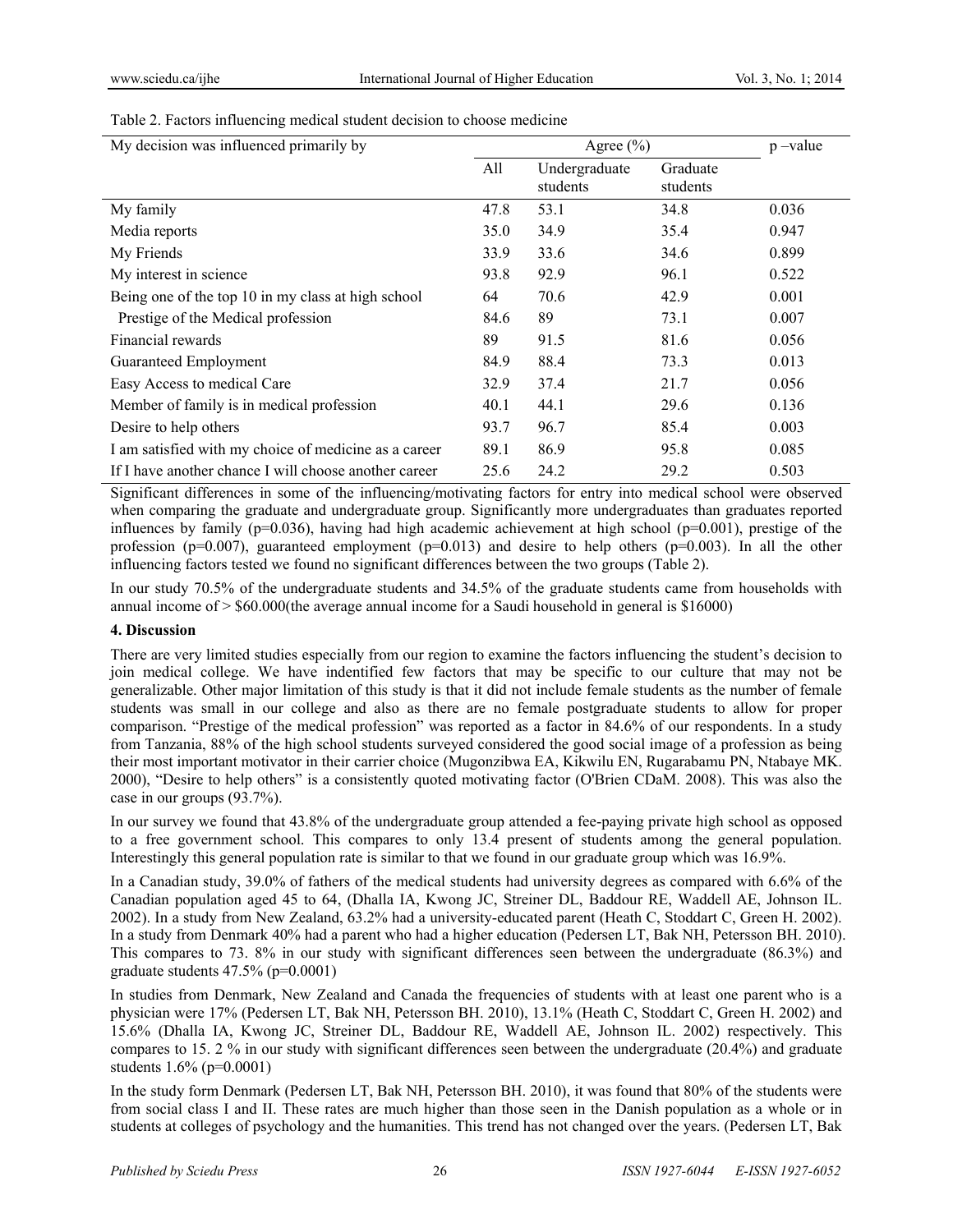NH, Petersson BH. 2010). Another study form New Zealand reported that 70% of medical students were from socioeconomic levels one and two (Collins JP, Jones J, White GR. 1993). In the Canadian study, the medical students were more likely to have higher socioeconomic status, as measured by parents' education (Dhalla IA, Kwong JC, Streiner DL, Baddour RE, Waddell AE, Johnson IL. 2002), 69.3% of the fathers' were in professional or high managerial posts as compared to 12.0% of Canadians (Dhalla IA, Kwong JC, Streiner DL, Baddour RE, Waddell AE, Johnson IL. 2002). In this Canadian study, 84.6 % of the parents have annual household incomes exceeding \$40,000, and 17% had an income exceeding \$160,000, this compares to 60.3% and 2.% respectively of Canadian households in general (Dhalla IA, Kwong JC, Streiner DL, Baddour RE, Waddell AE, Johnson IL. 2002). In our study 70.5% of the undergraduate students and 34.5% of the graduate students came from households came from annual income of > \$60.000 which much higher than average annual income for Saudi in general.

Accepting graduates students has been shown to widen access to medical school entry allowing more socially deprived, older and those with lower high school score to enter medical schools (James D, Ferguson E, Powis D, Symonds I, Yates J. 2008). This has been confirmed in our study.

All the above studies, including ours, show that students at medical schools tend to come from families of higher socioeconomic and educational status as well as from families whose parents work in the medical profession. One can argue that there this is due an unfair bias student admission selection against lower classes by the university medical fraternity where "the old school tie network" may be at work here It is, however, more likely to be a normal selection as we see similar patterns in other professional faculties besides Medicine (such as law and engineering as faculties)

#### **5. Conclusions**

The conclusion of this study is that undergraduate medical students tended to be come from high income households, to have attended a private high school and to have a father who is a medical doctor or a university graduate. On the other hand, the graduate medical students had significantly different demographic and motivating factors which more reflective of in the general population. It will be interesting to do further study to compare student performance among undergraduate and graduate students, and also to assess the factors influencing the admittee and their school performance. It should be stressed that these findings may be socially and culturally related and may not be extrapolated to other countries although the literature tends to suggest that similar socioeconomic and demographic influences exist

#### **References**

[Online] Available: http://data.worldbank.org/indicator/NY.GNP.PCAP.CD. access date march 9-2012.

- Arulampalam W, Naylor R, Smith J. (2004). Factors affecting the probability of first year medical student dropout in the UK: a logistic analysis for the intake cohorts of 1980-92. *Med Educ.* 2004 May;38(5):492-503. http://dx.doi.org/10.1046/j.1365-2929.2004.01815.x
- Billings K. (2004). Learning to live in a medical household. *BMJ.* 2004 January;24(328(7433)).
- Chomeya R. (2010). Quality of Psychology Test Between Likert Scale 5 and 6 Points. *Journal of Social Sciences.*  2010;6(3):399-403. http://dx.doi.org/10.3844/jssp.2010.399.403
- Collins JP, Jones J, White GR. (1993). Demographic variables in Auckland medical students. *N Z Med J.* 1993 Jul 28;106(960):306-8.
- Crossley ML, Mubarik A. (2002). A comparative investigation of dental and medical student's motivation towards career choice. *Br Dent J.* 2002 Oct 26;193(8):471-3. http://dx.doi.org/10.1038/sj.bdj.4801599
- Dhalla IA, Kwong JC, Streiner DL, Baddour RE, Waddell AE, Johnson IL. (2002). Characteristics of first-year students in Canadian medical schools. *CMAJ.* 2002 Apr 16;166(8):1029-35.

Education UIBo.

- Ferguson E, James D, Madeley L. (2002). Factors associated with success in medical school: systematic review of the literature. *BMJ.* 2002 Apr 20;324(7343):952-7. http://dx.doi.org/10.1136/bmj.324.7343.952
- Gough HG, Hall WB. (1977). A comparison of medical students from medical and nonmedical families. *J Med Educ.*  1977 Jul;52(7):541-7.
- Greenhalgh T, Seyan K, Boynton P. (2004). "Not a university type": focus group study of social class, ethnic, and sex differences in school pupils' perceptions about medical school. *BMJ.* 2004 Jun 26;328(7455):1541. http://dx.doi.org/10.1136/bmj.328.7455.1541